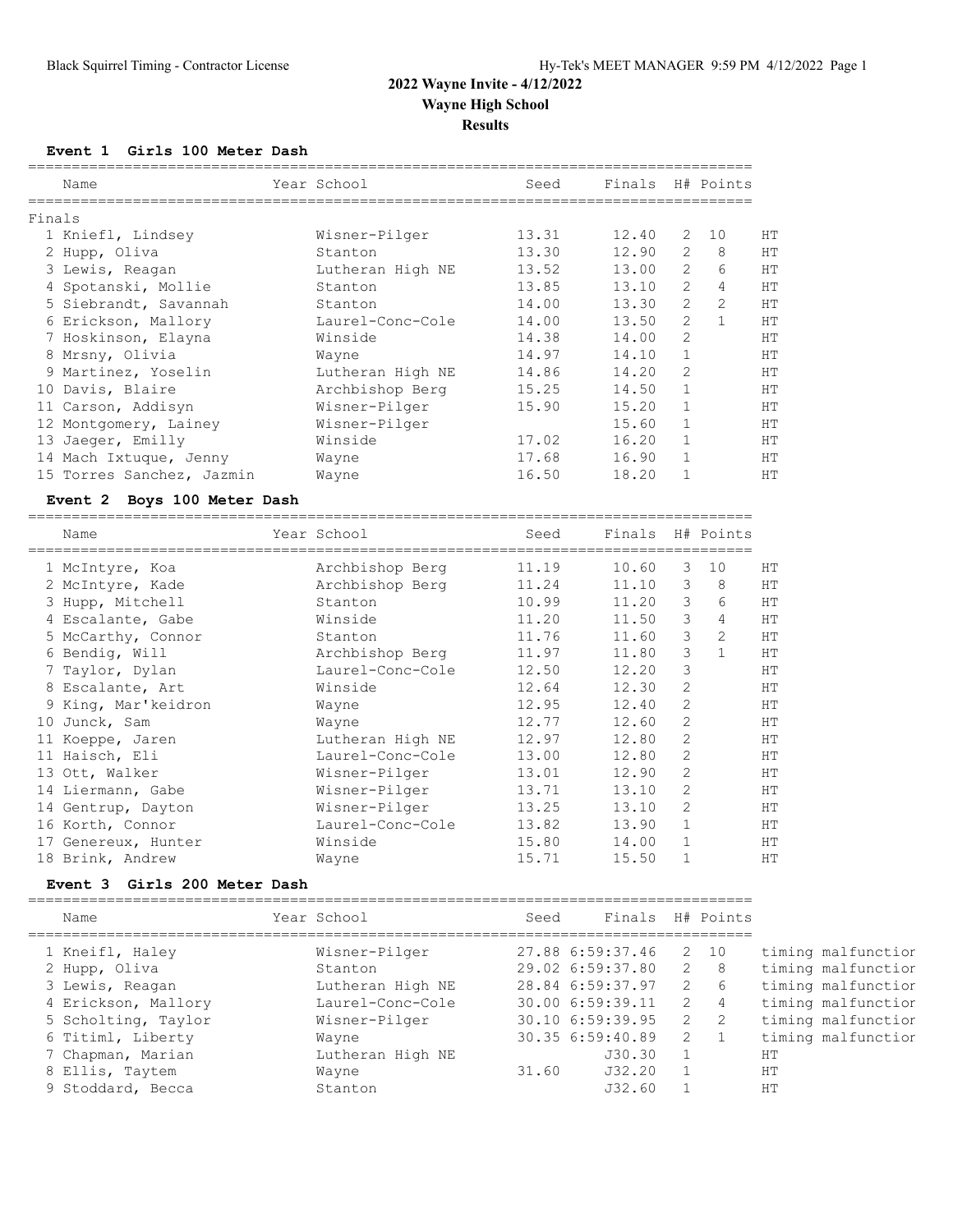#### **....Event 3 Girls 200 Meter Dash**

| 10 Martinez, Yoselin   | Lutheran High NE | 31.50 | J32.70   | HТ |
|------------------------|------------------|-------|----------|----|
| 11 Carson, Addisyn     | Wisner-Pilger    | 33.96 | J33.50 1 | HТ |
| 12 Mach Ixtuque, Jenny | Wayne            | 37.79 | J37.40 1 | HТ |

#### **Event 4 Boys 200 Meter Dash**

===================================================================================

| Name              | Year School      | Seed  | Finals |   | H# Points     |    |
|-------------------|------------------|-------|--------|---|---------------|----|
| 1 Hupp, Mitchell  | Stanton          | 22.66 | 22.70  | 3 | 10            | НT |
| 2 Escalante, Gabe | Winside          | 24.00 | 24.00  | 3 | 8             | HT |
| 3 Haisch, Evan    | Laurel-Conc-Cole | 24.03 | 24.10  | 3 | 6             | HT |
| 4 Pohlman, Becker | Stanton          | 25.00 | 24.90  | 2 | 4             | HT |
| 5 Maqwire, Maddox | Winside          | 26.99 | 25.80  | 2 | $\mathcal{L}$ | HT |
| 6 Kvols, Carter   | Laurel-Conc-Cole | 24.77 | 26.00  | 2 |               | HT |
| 7 Koeppe, Jaren   | Lutheran High NE | 26.85 | 26.50  | 2 |               | HT |
| 8 Ott, Walker     | Wisner-Pilger    | 27.02 | 26.90  | 2 |               | HT |
| 9 Gentrup, Dayton | Wisner-Pilger    | 27.38 | 27.10  | 2 |               | HT |
| 10 Magwire, Mace  | Winside          | 28.60 | 27.30  |   |               | HT |
| 11 Davis, Drue    | Wayne            | 31.61 | 28.80  |   |               | HT |
| 12 Brink, Andrew  | Wayne            | 33.22 | 32.20  |   |               | HT |

#### **Event 5 Girls 400 Meter Dash**

|    | Name                  | Year School      | Seed    | Finals  |               | H# Points     |    |
|----|-----------------------|------------------|---------|---------|---------------|---------------|----|
|    | 1 Siebrandt, Savannah | Stanton          | 1:04.63 | 1:04.50 | $\mathcal{L}$ | 10            | HТ |
|    | 2 Scholting, Taylor   | Wisner-Pilger    | 1:09.00 | 1:08.00 | $\mathcal{L}$ | 8             | HT |
|    | 3 Chapman, Marian     | Lutheran High NE | 1:09.80 | 1:09.10 | $\mathcal{L}$ | 6             | HТ |
|    | 4 Linnaus, Corah      | Stanton          | 1:10.30 | 1:09.40 | $\mathcal{L}$ | 4             | HТ |
|    | 5 Klausen, Rubie      | Wayne            | 1:12.49 | 1:11.90 | $\mathcal{L}$ | $\mathcal{D}$ | HТ |
|    | 6 Rasmussen, Rachel   | Laurel-Conc-Cole | 1:17.00 | 1:13.70 |               |               | HТ |
|    | 7 Loseke, Landree     | Wisner-Pilger    | 1:21.13 | 1:14.30 |               |               | HТ |
|    | 8 Gubbels, Samantha   | Winside          | 1:15.00 | 1:15.50 |               |               | HТ |
|    | 9 Butterfield, Bekah  | Stanton          | 1:14.00 | 1:16.00 | $\mathcal{L}$ |               | HТ |
| 10 | Montgomery, Lainey    | Wisner-Pilger    | 1:23.85 | 1:24.90 |               |               | HТ |
|    |                       |                  |         |         |               |               |    |

## **Event 6 Boys 400 Meter Dash**

===================================================================================

| Name                    | Year School      | Seed    | Finals  |               | H# Points    |     |
|-------------------------|------------------|---------|---------|---------------|--------------|-----|
| 1 Aquomba, Sedjro       | Wayne            | 54.50   | 51.95   | 3             | 10           | FAT |
| 2 Scholting, August     | Wisner-Pilger    | 52.75   | 52.26   | 3             | 8            | FAT |
| 3 Haisch, Evan          | Laurel-Conc-Cole | 54.00   | 55.54   | $\mathcal{E}$ | 6            | FAT |
| 4 Claussen, Jordan      | Stanton          | 56.85   | 57.38   | 3             | 4            | FAT |
| 5 Kruger, Dean          | Winside          | 58.27   | 57.85   | 3             | 2            | FAT |
| 6 Cunningham, Thomas    | Stanton          | 58.70   | 58.53   | 3             | $\mathbf{1}$ | FAT |
| 7 Wheat, Braden         | Wayne            | 1:00.58 | 1:01.61 | 2             |              | FAT |
| 8 Johnson, Landon       | Lutheran High NE | 1:01.46 | 1:01.96 | 2             |              | FAT |
| 9 Jelinek, Ryder        | Laurel-Conc-Cole | 59.00   | 1:02.40 | 2             |              | FAT |
| 10 Rose, Preston        | Laurel-Conc-Cole | 57.00   | 1:03.55 | 3             |              | FAT |
| 11 Farrier, Devyn       | Stanton          |         | 1:03.84 |               |              | FAT |
| 12 Behmer, Dax          | Winside          | 1:02.59 | 1:03.97 | 2             |              | FAT |
| 13 Barner, Jake (Jacob) | Wayne            | 1:04.39 | 1:05.28 | 2             |              | FAT |
| 14 Rodriguez, David     | Lutheran High NE | 1:04.14 | 1:05.53 | 2             |              | FAT |
| 15 Stoffel, Brandon     | Wisner-Pilger    | 1:05.95 | 1:07.10 |               |              | FAT |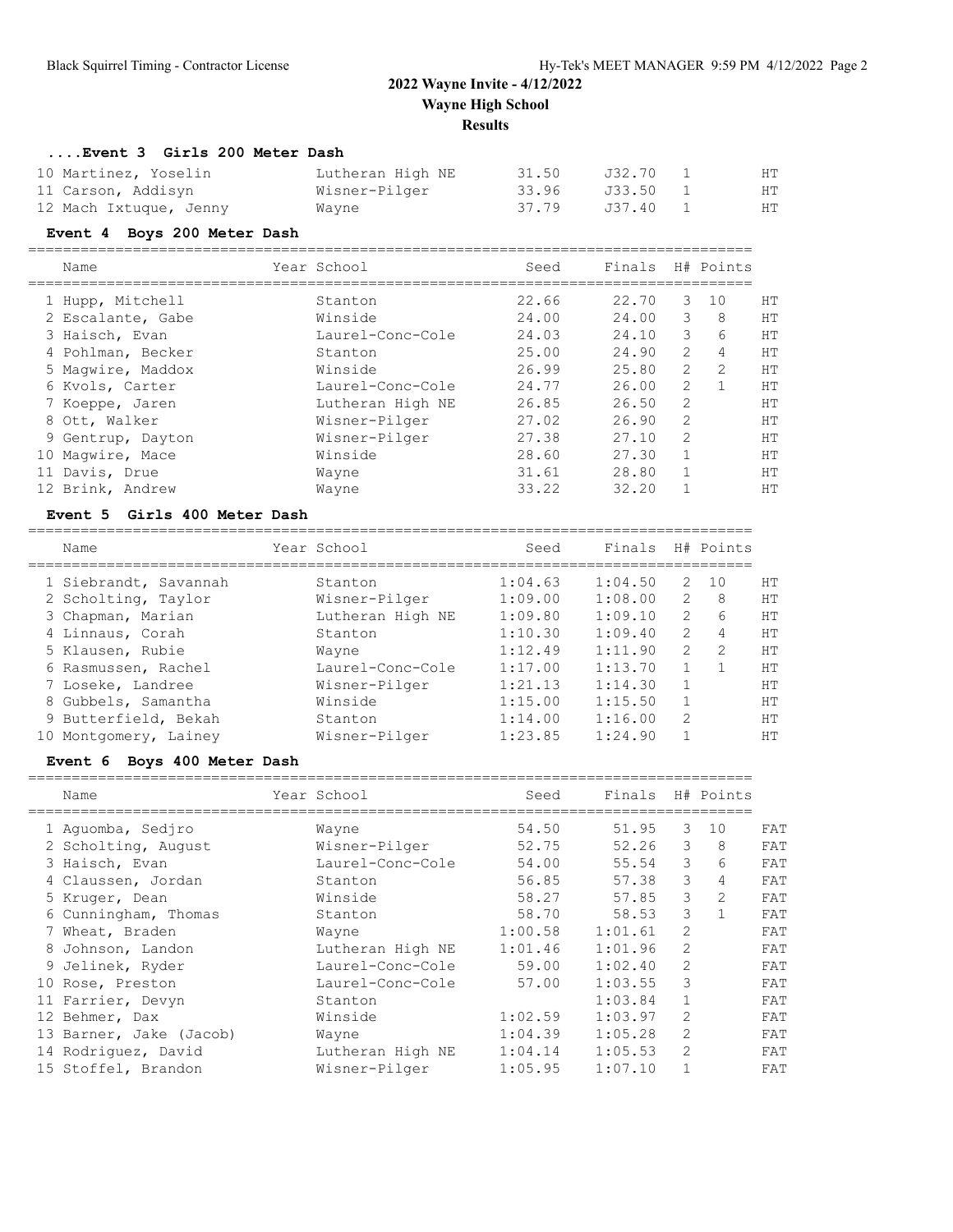#### **Event 7 Girls 800 Meter Run**

|  | Name                     | Year School      | Seed    | Finals  | Points        |           |
|--|--------------------------|------------------|---------|---------|---------------|-----------|
|  | 1 Heller, Emma           | Wisner-Pilger    | 2:40.73 | 2:41.90 | 10            | HТ        |
|  | 2 Marotz, Alyssa         | Lutheran High NE | 2:53.79 | 2:44.30 | 8             | HТ        |
|  | 3 Mckie, Madison         | Stanton          | 2:44.56 | 2:50.60 | 6             | HТ        |
|  | 4 Pohlman, Kelby         | Stanton          | 2:54.22 | 2:56.40 | 4             | HТ        |
|  | 5 Kantai, Yama (Nyamalo) | Wayne            | 3:01.98 | 2:58.70 | $\mathcal{P}$ | <b>HT</b> |
|  | 6 Loseke, Landree        | Wisner-Pilger    | 3:11.89 | 3:07.30 |               | HТ        |
|  | 7 Gubbels, Samantha      | Winside          | 3:07.00 | 3:19.50 |               | HТ        |
|  | 8 Gnirk, Megan           | Winside          | 3:09.49 | 3:23.00 |               | <b>HT</b> |
|  | 9 Naeve, Stephanie       | Winside          | 3:16.50 | 3:27.60 |               | HТ        |
|  | 10 Kock, Gabriella       | Laurel-Conc-Cole | 3:25.34 | 3:28.90 |               | HТ        |
|  |                          |                  |         |         |               |           |

#### **Event 8 Boys 800 Meter Run**

================================================================================

| Name                   | Year School      | Seed    | Finals  | Points |           |
|------------------------|------------------|---------|---------|--------|-----------|
| 1 Van Pelt, Kolter     | Stanton          | 2:06.50 | 2:14.80 | 10     | HТ        |
| 2 Kvols, Carter        | Laurel-Conc-Cole | 2:40.00 | 2:18.00 | 8      | <b>HT</b> |
| 3 Blum, Jaron          | Stanton          | 2:28.44 | 2:23.20 | 6      | <b>HT</b> |
| 4 Nelsen, Colson       | Wayne            | 2:17.16 | 2:23.80 | 4      | <b>HT</b> |
| 5 Korth, Carter        | Laurel-Conc-Cole | 2:23.01 | 2:25.80 | 2      | <b>HT</b> |
| 6 Leonard, Landen      | Laurel-Conc-Cole | 2:26.53 | 2:26.20 |        | <b>HT</b> |
| 7 Behmer, Cooper       | Winside          | 2:30.23 | 2:28.00 |        | <b>HT</b> |
| 8 Kampa, Myles         | Winside          | 2:48.59 | 2:30.60 |        | <b>HT</b> |
| 9 Reyes-Salazar, Sonny | Stanton          | 2:37.88 | 2:31.30 |        | <b>HT</b> |
| 10 White, Champion     | Lutheran High NE | 2:18.65 | 2:31.80 |        | <b>HT</b> |
| 11 Rodriguez, David    | Lutheran High NE | 2:34.79 | 2:42.90 |        | <b>HT</b> |

#### **Event 9 Girls 1600 Meter Run**

| Name                | Year School     | Seed    | Finals  | Points |     |
|---------------------|-----------------|---------|---------|--------|-----|
| 1 Mlnarik, Kaitly   | Archbishop Berg | 5:49.73 | 5:39.05 | 10     | FAT |
| 2 Rassmussen, Alea  | Wisner-Pilger   | 6:10.73 | 6:06.21 | 8      | FAT |
| 3 Mckie, Madison    | Stanton         | 6:15.75 | 6:22.98 | 6      | FAT |
| 4 O'Neil, Sophie    | Archbishop Berg | 6:30.00 | 6:29.62 | 4      | FAT |
| 5 Hassler, Allie    | Wisner-Pilger   | 7:00.46 | 6:57.05 | 2      | FAT |
| 6 Marx, Camrynn     | Winside         | 7:08.02 | 7:21.32 |        | FAT |
| 7 Nitzsche, Lillian | Wisner-Pilger   | 7:37.27 | 7:51.16 |        | FAT |
|                     |                 |         |         |        |     |

#### **Event 10 Boys 1600 Meter Run**

|    | Name               | Year School      | Seed    | Finals  | Points |     |
|----|--------------------|------------------|---------|---------|--------|-----|
|    | 1 Van Pelt, Kolter | Stanton          | 4:52.64 | 4:49.27 | 10     | FAT |
|    | 2 Demuth, Carter   | Archbishop Berg  | 5:11.00 | 5:11.61 | 8      | FAT |
|    | 3 Peck, Bryant     | Wisner-Pilger    | 5:25.49 | 5:12.45 | 6      | FAT |
|    | 4 Rose, Preston    | Laurel-Conc-Cole | 5:19.85 | 5:13.53 | 4      | FAT |
|    | 5 White, Champion  | Lutheran High NE | 5:30.88 | 5:14.25 | 2      | FAT |
|    | 6 Korth, Carter    | Laurel-Conc-Cole | 5:39.14 | 5:16.98 |        | FAT |
|    | 7 Nelsen, Colson   | Wayne            | 5:25.00 | 5:17.19 |        | FAT |
|    | 8 Sleister, Sam    | Archbishop Berg  | 5:35.77 | 5:26.88 |        | FAT |
|    | 9 Leonard, Landen  | Laurel-Conc-Cole | 5:40.00 | 5:30.19 |        | FAT |
| 10 | Fuchs, Nathan      | Archbishop Berg  | 5:50.00 | 5:32.59 |        | FAT |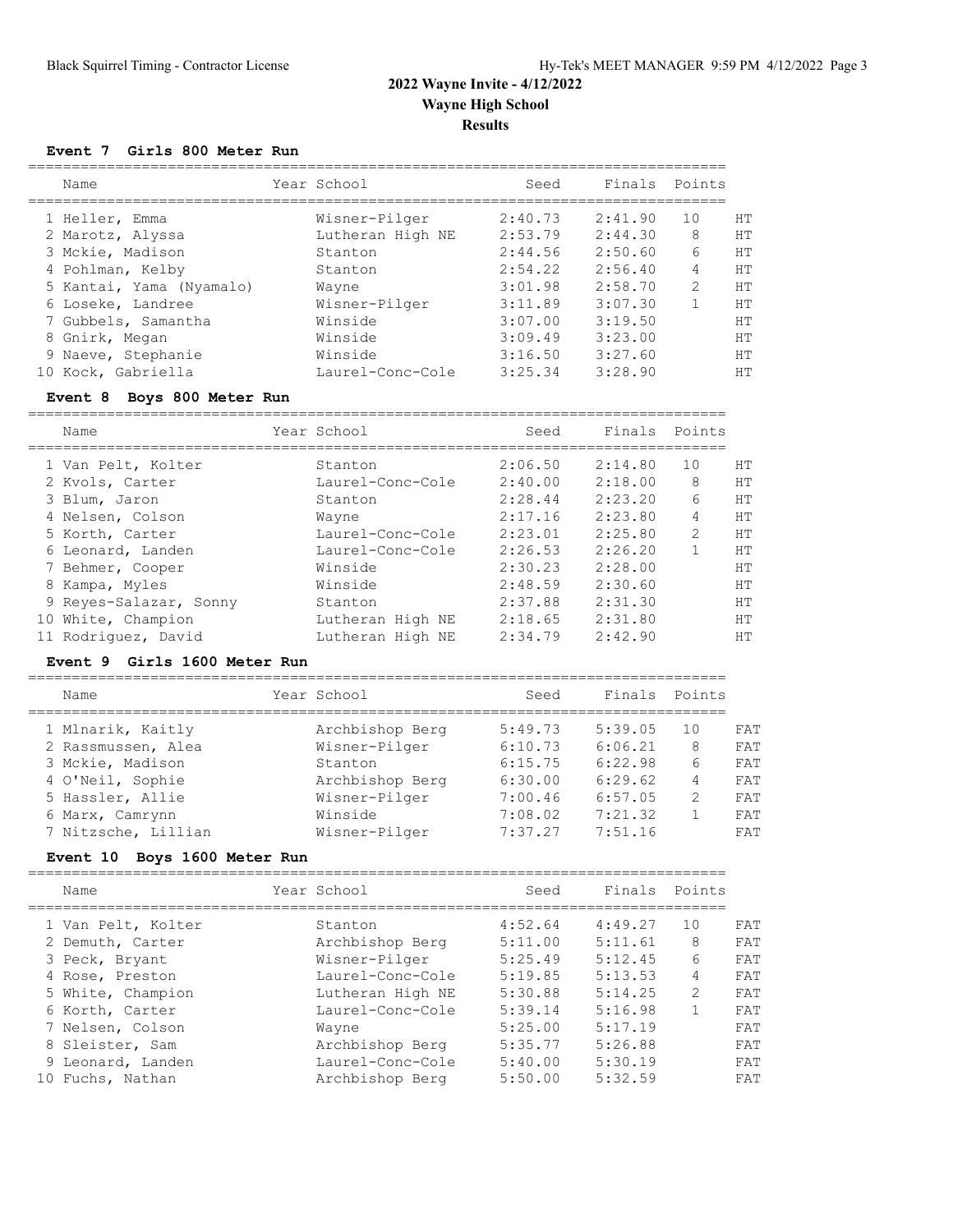### **....Event 10 Boys 1600 Meter Run**

| 11 Blecke, Easton   | Wavne         | 5:55.84 | 6:04.38 | FAT |
|---------------------|---------------|---------|---------|-----|
| 12 Stewart, Trey    | Wisner-Pilger | 6:04.73 | 6:05.06 | FAT |
| 13 Wurdinger, Anton | Stanton       | 6:37.02 | 6:26.07 | FAT |
| 14 Kesting, Parker  | Wayne         | 5:44.63 | 6:30.21 | FAT |

#### **Event 11 Girls 3200 Meter Run**

| Name                | Year School   | Seed     | Finals Points |     |    |
|---------------------|---------------|----------|---------------|-----|----|
| 1 Rassmussen, Alea  | Wisner-Pilger | 13:12.64 | 13:58.30      | 1 N | HТ |
| 2 Hassler, Allie    | Wisner-Pilger | 15:00.30 | 16:27.80      |     | HТ |
| 3 Nitzsche, Lillian | Wisner-Pilger |          | 18:01.30      | h   | HТ |

### **Event 12 Boys 3200 Meter Run**

| Name             |  | Year School   | Seed                  |  | Finals Points |     |    |
|------------------|--|---------------|-----------------------|--|---------------|-----|----|
|                  |  |               |                       |  |               |     |    |
| 1 Peck, Bryant   |  | Wisner-Pilger | 11:11.40              |  | 11:52.00      | 1 N | HТ |
| 2 Blecke, Easton |  | Wayne         | 13:07.00              |  | 13:35.30      |     | HТ |
| 3 Stewart, Trey  |  | Wisner-Pilger | $13:07.60$ $13:39.70$ |  |               |     | HТ |

#### **Event 13 Girls 100 Meter Hurdles**

| Name                    | Year School     | Seed  | Finals |                | H# Points     |           |
|-------------------------|-----------------|-------|--------|----------------|---------------|-----------|
| 1 Svoboda, Kayla        | Wisner-Pilger   | 16.02 | 15.20  | $\overline{2}$ | - 10          | HТ        |
| 2 Koch, Tresha          | Stanton         | 18.29 | 17.20  | 2              | 8             | <b>HT</b> |
| 3 Gossett, Avery        | Archbishop Berg | 18.57 | 18.20  | $\mathcal{L}$  | 6             | HT        |
| 4 Nelson, Kelsey        | Stanton         | 21.04 | 19.40  | 2              | 4             | HТ        |
| 5 Toral Davalos, Yazmin | Wayne           | 19.73 | 19.50  | $\mathcal{L}$  | $\mathcal{L}$ | <b>HT</b> |
| 6 Kumm, Jo              | Archbishop Berg | 21.61 | 19.80  |                |               | HТ        |
| 7 Ramirez-Torres, Laura | Wisner-Pilger   | 21.52 | 21.90  | 2              |               | HТ        |
| 8 Umbarger, Lily        | Winside         | 22.62 | 22.80  |                |               | HT        |
| 8 Redwing, Julissa      | Winside         | 22.33 | 22.80  |                |               | HT        |
|                         |                 |       |        |                |               |           |

### **Event 14 Boys 110 Meter Hurdles**

| Name              | Year School      | Seed  | Finals |     |        |
|-------------------|------------------|-------|--------|-----|--------|
| 1 Puppe, Daniel   | Laurel-Conc-Cole | 15.76 | 15.20  | 1 N | HТ     |
| 2 Ruskamp, Beau   | Wisner-Pilger    | 16.50 | 16.60  |     | HТ     |
| 3 Pohlman, Becker | Stanton          | 18.91 | 18.30  |     | HТ     |
| 4 Korth, Connor   | Laurel-Conc-Cole | 20.00 | 25.70  |     | HТ     |
|                   |                  |       |        |     | Points |

#### **Event 15 Girls 300 Meter Hurdles**

| Name                    | Year School   | Seed    | Finals  | Points |    |
|-------------------------|---------------|---------|---------|--------|----|
| 1 Svoboda, Kayla        | Wisner-Pilger | 49.30   | 50.10   | 10     | HТ |
| 2 Koch, Tresha          | Stanton       | 53.28   | 51.70   | 8      | HТ |
| 3 Toral Davalos, Yazmin | Wayne         | 1:00.70 | 59.00   | 6      | HТ |
| 4 Vanhorn, Katelyn      | Wayne         | 1:05.53 | 1:01.10 | 4      | HТ |
| 5 Ramirez-Torres, Laura | Wisner-Pilger | 1:00.63 | 1:01.80 | 2      | HТ |
| 6 Nelson, Kelsey        | Stanton       | 1:04.25 | 1:05.40 |        | HТ |
|                         |               |         |         |        |    |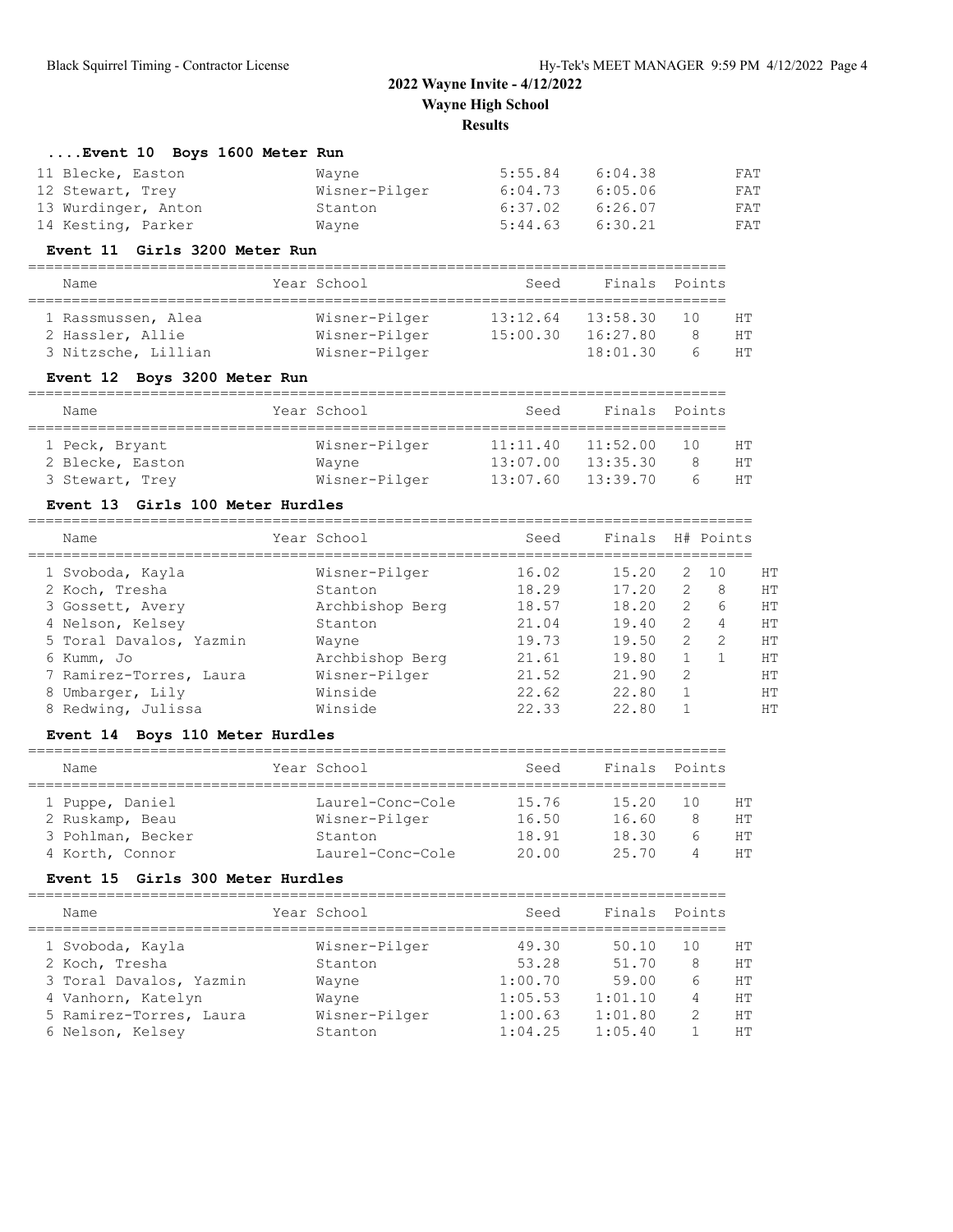### **Event 16 Boys 300 Meter Hurdles**

| Name              | Year School      | Seed  | Finals | Points |    |
|-------------------|------------------|-------|--------|--------|----|
| 1 Ruskamp, Beau   | Wisner-Pilger    | 41.36 | 39.10  | 1 O    | HТ |
| 2 Puppe, Daniel   | Laurel-Conc-Cole | 46.44 | 42.90  |        | HТ |
| 3 Hunt, Kaden     | Winside          | 45.00 | 45.30  |        | HТ |
| 4 Heller, Owen    | Wisner-Pilger    | 46.58 | 46.00  | 4      | HТ |
| 5 Pohlman, Becker | Stanton          | 45.50 | 46.20  |        | HТ |

## **Event 17 Girls 4x100 Meter Relay**

| Seed                 | Finals Points |          |
|----------------------|---------------|----------|
| 54.43                | 52.17 10      | FAT      |
| 2) Kneifl, Haley     |               |          |
| 4) Kniefl, Lindsey   |               |          |
| 54.13                | 53.60 8       | FAT      |
| 2) Knudsen, Madison  |               |          |
| 4) Spotanski, Mollie |               |          |
| 57.67                | 57.07         | 6<br>FAT |
| 2) Ellis, Taytem     |               |          |
| 4) Titiml, Liberty   |               |          |
|                      |               |          |

### **Event 18 Boys 4x100 Meter Relay**

| Finals<br>Points         |
|--------------------------|
| 43.30<br>10<br><b>HT</b> |
|                          |
|                          |
| 8<br>HT<br>44.90         |
|                          |
|                          |
| 48.70<br>HT<br>6         |
|                          |
|                          |
| 48.90<br>4<br>HТ         |
|                          |
|                          |
| 2<br>50.00<br>HТ         |
|                          |
|                          |
| 50.10<br>1<br>HТ         |
|                          |
|                          |
|                          |

### **Event 19 Girls 4x400 Meter Relay**

| School                 | Seed               | Finals Points          |                         |           |
|------------------------|--------------------|------------------------|-------------------------|-----------|
| 1 Wisner-Pilger 'A'    |                    | $4:33.09$ $4:45.10$ 10 |                         | <b>HT</b> |
| 1) Scholting, Taylor   | 2) Loseke, Landree |                        |                         |           |
| 3) Heller, Emma        | 4) Kneifl, Haley   |                        |                         |           |
| 2 Lutheran High NE 'A' | 4:54.50            | 4:49.10                | $\overline{\mathbf{R}}$ | HT        |
| 1) Chapman, Marian     | 2) Marotz, Alyssa  |                        |                         |           |
| 3) Petersen, Kendra    | 4) Lewis, Reagan   |                        |                         |           |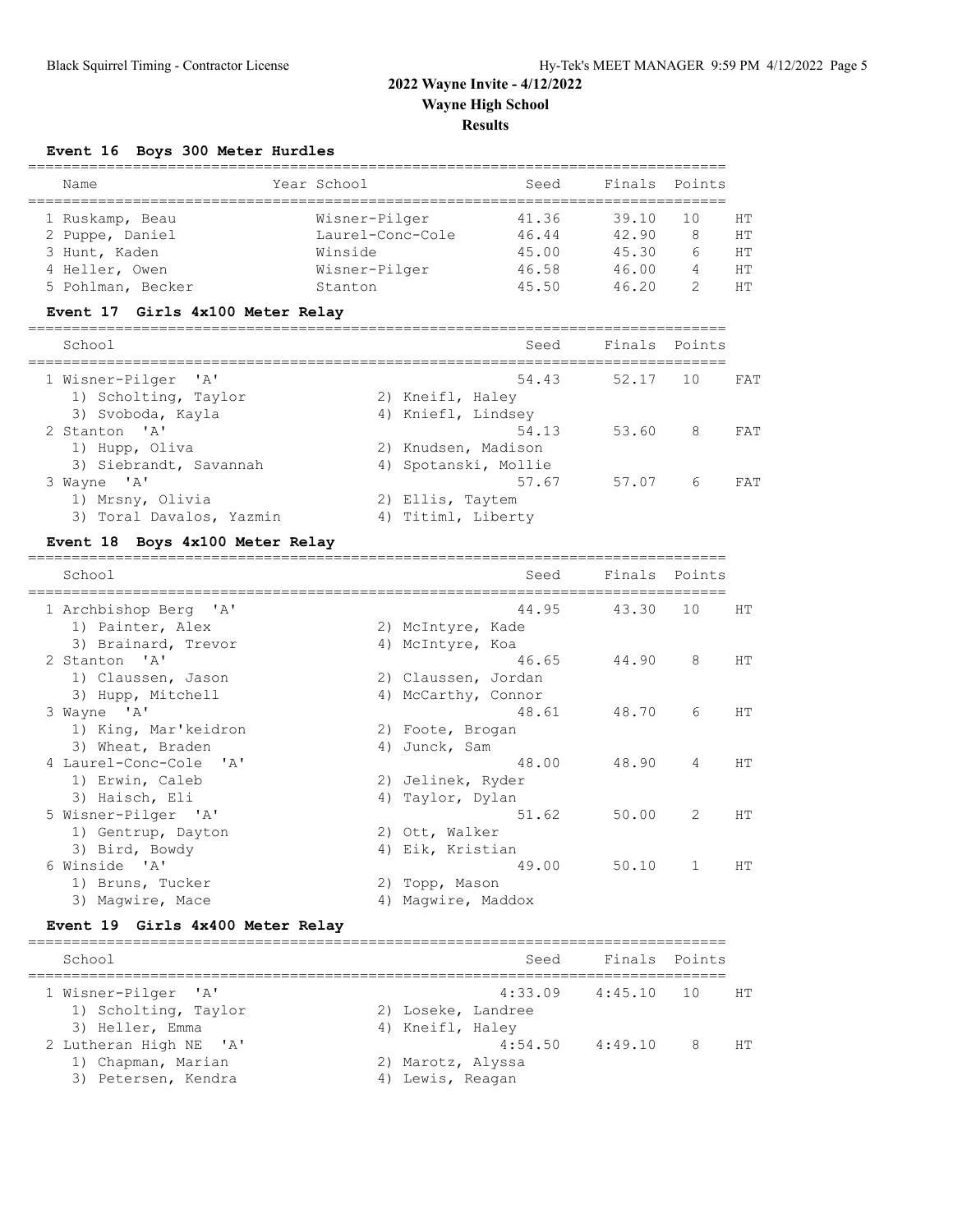#### **Results**

**....Event 19 Girls 4x400 Meter Relay**

| 3 Stanton 'A'             | 4:43.72                  | 5:03.10 | 6  | <b>HT</b>      |
|---------------------------|--------------------------|---------|----|----------------|
| 1) Butterfield, Bekah     | 2) Gartner, Kennedie     |         |    |                |
| 3) Stoddard, Becca        | 4) Pohlman, Kelby        |         |    |                |
| 4 Wayne 'A'               | 5:01.28                  | 5:03.20 | 4  | HT             |
| 1) Mrsny, Olivia          | 2) Ellis, Taytem         |         |    |                |
| 3) Kantai, Yama (Nyamalo) | 4) Toral Davalos, Yazmin |         |    |                |
| 5 Laurel-Conc-Cole 'A'    | $4:54.00$ $5:15.20$      |         | -2 | HT <sup></sup> |
| 1) Rasmussen, Rachel      | 2) Hahne, Avery          |         |    |                |
| 3) Johnson, Julia         | 4) Kock, Gabriella       |         |    |                |
|                           |                          |         |    |                |

#### **Event 20 Boys 4x400 Meter Relay**

================================================================================ School Seed Finals Points ================================================================================ 1 Wisner-Pilger 'A' 3:41.93 3:42.90 10 HT 1) Ruskamp, Beau 2) Heller, Owen 3) Siebrandt, Braxton (4) Scholting, August 2 Winside 'A' 3:54.08 3:51.00 8 HT 1) Hunt, Kaden 2) Kruger, Dean 3) Escalante, Art (4) Escalante, Gabe 3 Laurel-Conc-Cole 'A' 3:48.00 3:52.10 6 HT 1) Puppe, Daniel 2) Benson, Shane 3) Kvols, Carter (4) Haisch, Evan 4 Stanton 'A' 3:43.14 4:02.00 4 HT 1) Cunningham, Thomas (2) Claussen, Jordan 3) Pohlman, Becker (4) Wiedeman, Parker 5 Wayne 'A' 4:19.63 4:21.50 2 HT 1) Nelsen, Colson 2) Wheat, Braden 3) Junck, Sam and Aguomba, Sedjro

#### **Event 21 Girls 4x800 Meter Relay**

| School                   |    | Seed                 | Finals                   | Points         |     |
|--------------------------|----|----------------------|--------------------------|----------------|-----|
| 1 Stanton 'A'            |    |                      | $11:28.00$ $12:35.65$ 10 |                | FAT |
| 1) Cunningham, Sylvia    |    | 2) Mckie, Madison    |                          |                |     |
| 3) Pohlman, Kelby        |    | 4) Linnaus, Corah    |                          |                |     |
| 2 Winside 'A'            |    |                      | $12:55.81$ $12:41.87$    | 8              | FAT |
| 1) Marx, Camrynn         |    | 2) Gubbels, Samantha |                          |                |     |
| 3) Naeve, Stephanie      |    | 4) Gnirk, Megan      |                          |                |     |
| 3 Laurel-Conc-Cole 'A'   |    |                      | $13:24.00$ $13:15.44$    | 6              | FAT |
| 1) Rasmussen, Rachel     |    | 2) Hahne, Avery      |                          |                |     |
| 3) Johnson, Julia        |    | 4) Kock, Gabriella   |                          |                |     |
| 4 Wisner-Pilger 'A'      |    |                      | $11:30.34$ $13:54.77$    | $\overline{4}$ | FAT |
| 1) Ramirez-Torres, Laura |    | 2) Parker, Hannah    |                          |                |     |
| 3) Porter, Sydney        | 4) | Jacobs, Danica       |                          |                |     |

#### **Event 22 Boys 4x800 Meter Relay**

| School                 | Finals Points<br>Seed           |
|------------------------|---------------------------------|
|                        |                                 |
| 1 Stanton 'A'          | 9:08.00 9:41.40 10<br>FAT       |
| 1) Van Pelt, Kolter    | 2) Reyes-Salazar, Sonny         |
| 3) Blum, Jaron         | 4) Wurdinger, Anton             |
| 2 Laurel-Conc-Cole 'A' | $9:45.00$ $9:55.06$<br>8<br>FAT |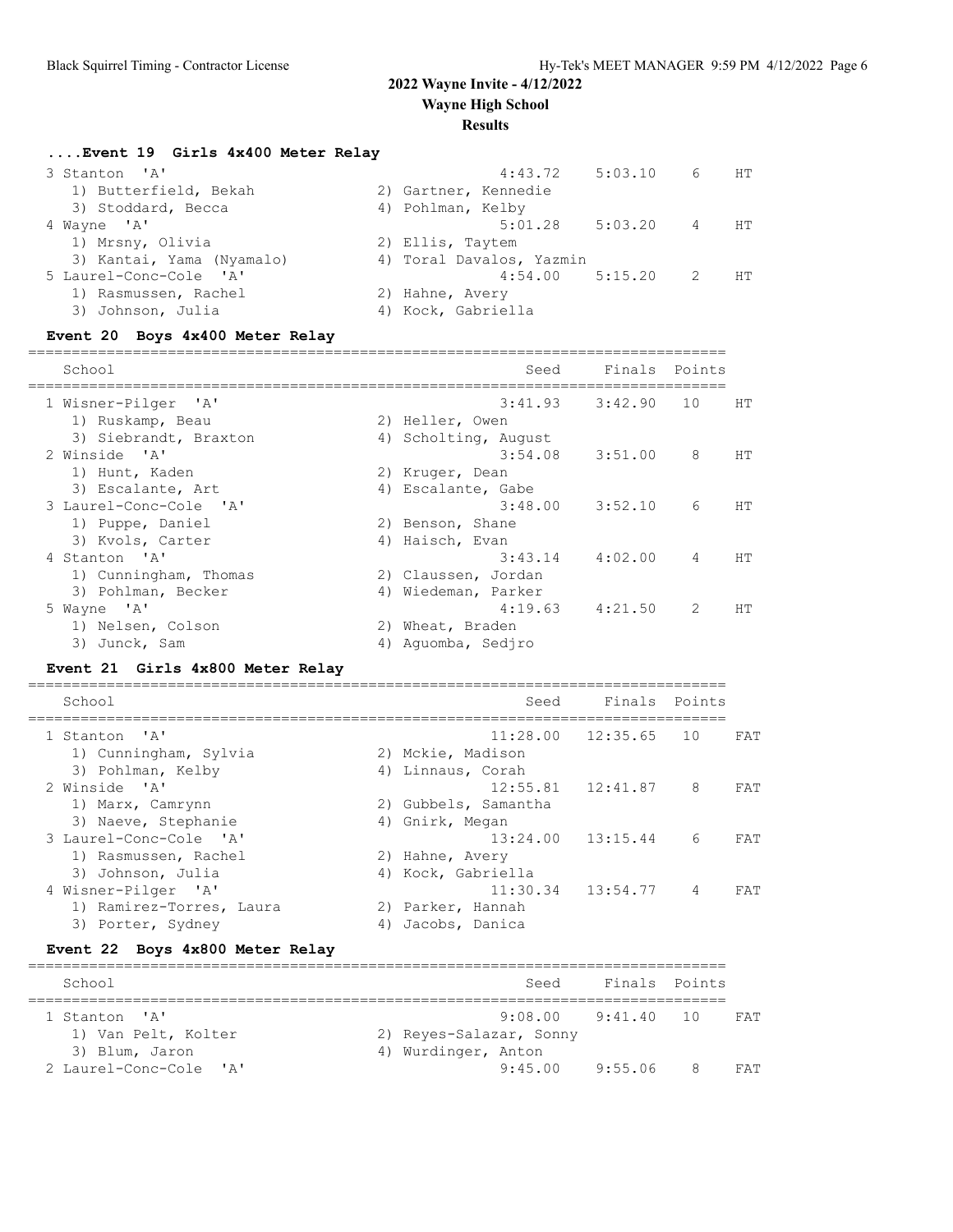### **Results**

## **....Event 22 Boys 4x800 Meter Relay**

| 1) Leonard, Landen    | 2) Urwiler, Bradyn                            |
|-----------------------|-----------------------------------------------|
| 3) Korth, Carter      | 4) Rose, Preston                              |
| 3 Wayne 'A'           | $9:58.44$ 10:09.91 6<br>FAT                   |
| 1) Nelsen, Colson     | 2) Kesting, Parker                            |
| 3) Blecke, Easton     | 4) Wheat, Braden                              |
| 4 Wisner-Pilger 'A'   | $9:56.44$ $10:15.35$<br>$\overline{4}$<br>FAT |
| 1) Siebrandt, Braxton | 2) Eik, Kristian                              |
| 3) Stoffel, Brandon   | 4) Heller, Owen                               |

## **Event 23 Girls High Jump**

| Name                                                                                                                          | Year School                      | Seed        | Finals                   | Points |
|-------------------------------------------------------------------------------------------------------------------------------|----------------------------------|-------------|--------------------------|--------|
| 1 Carson, Addisyn<br>$3-10$ 4-00 4-02 4-04 4-06 4-08 4-09                                                                     | Wisner-Pilger                    | $4 - 06.00$ | $4 - 08.00$              | 10     |
| $\overline{O}$<br>$\overline{O}$<br>$\bigcirc$<br>$\bigcirc$<br>2 Gartner, Kennedie<br>$3-10$ 4-00 4-02 4-04 4-06 4-08        | $\circ$<br>XXO<br>XXX<br>Stanton | $4 - 10.00$ | $4 - 06.00$              | 8      |
| PPP<br>PPP<br>$\circ$<br>$\Omega$<br>3 Rassmussen, Alea<br>$3-10$ 4-00 4-02 4-04 4-06                                         | $\Omega$<br>XXX<br>Wisner-Pilger | $4 - 04.00$ | $4 - 04.00$              | 6      |
| $\circ$<br>$\Omega$<br>O XO XXX<br>4 Sullivan, Kylie<br>$3-10$ 4-00 4-02 4-04 4-06<br>XXO<br>$\Omega$<br>$\Omega$<br>$\Omega$ | Archbishop Berg<br>XXX           |             | $4 - 04.00$ $J4 - 04.00$ | 4      |

### **Event 24 Boys High Jump**

| Name                                                                            | Year School                                                                                               | Seed        | Finals Points                |    |
|---------------------------------------------------------------------------------|-----------------------------------------------------------------------------------------------------------|-------------|------------------------------|----|
| 1 Benson, Shane                                                                 | Laurel-Conc-Cole 5-08.00 5-10.00<br>4-10 5-00 5-02 5-04 5-06 5-08 5-10 6-00<br>PPP PPP PPP 0 0 XO XXO XXX |             |                              | 10 |
| 2 Hunt, Kaden                                                                   | Winside<br>4-10 5-00 5-02 5-04 5-06 5-08 5-10                                                             |             | $5 - 06.00$ $5 - 08.00$      | 8  |
| XO<br>$O$ $O$ $XO$                                                              | O XO XXX<br>3 Bruckner, Jack Mayne<br>$4-10$ 5-00 5-02 5-04 5-06 5-08                                     |             | $5 - 06.00$                  | 6  |
| PPP OXXO O<br>4 Junck, Carter<br>$4-10$ 5-00 5-02 5-04                          | O XXX<br>Wayne                                                                                            |             | $5 - 06.00$ $5 - 02.00$ 2.33 |    |
| PPP 0 0 XXX<br>4 Acuna, Brayan<br>$4-10$ 5-00 5-02 5-04                         | Stanton                                                                                                   |             | $5 - 02.00$ 2.33             |    |
| O OXXX<br>$\Omega$<br>4 Kruger, Dean<br>$4-10$ 5-00 5-02 5-04                   | Winside                                                                                                   | $5 - 06.00$ | $5 - 02.00$ 2.33             |    |
| O O O XXX<br>7 Kesting, Parker<br>$4 - 10$ 5 - 00 5 - 02                        | Wayne                                                                                                     |             | $5 - 02.00$ $5 - 00.00$      |    |
| PPP<br>O XXX<br>8 Erwin, Caleb<br>$4 - 10$ 5 - 00 5 - 02<br>XO.<br>XXO<br>XXX X | Laurel-Conc-Cole                                                                                          |             | $5 - 00.00$ $J5 - 00.00$     |    |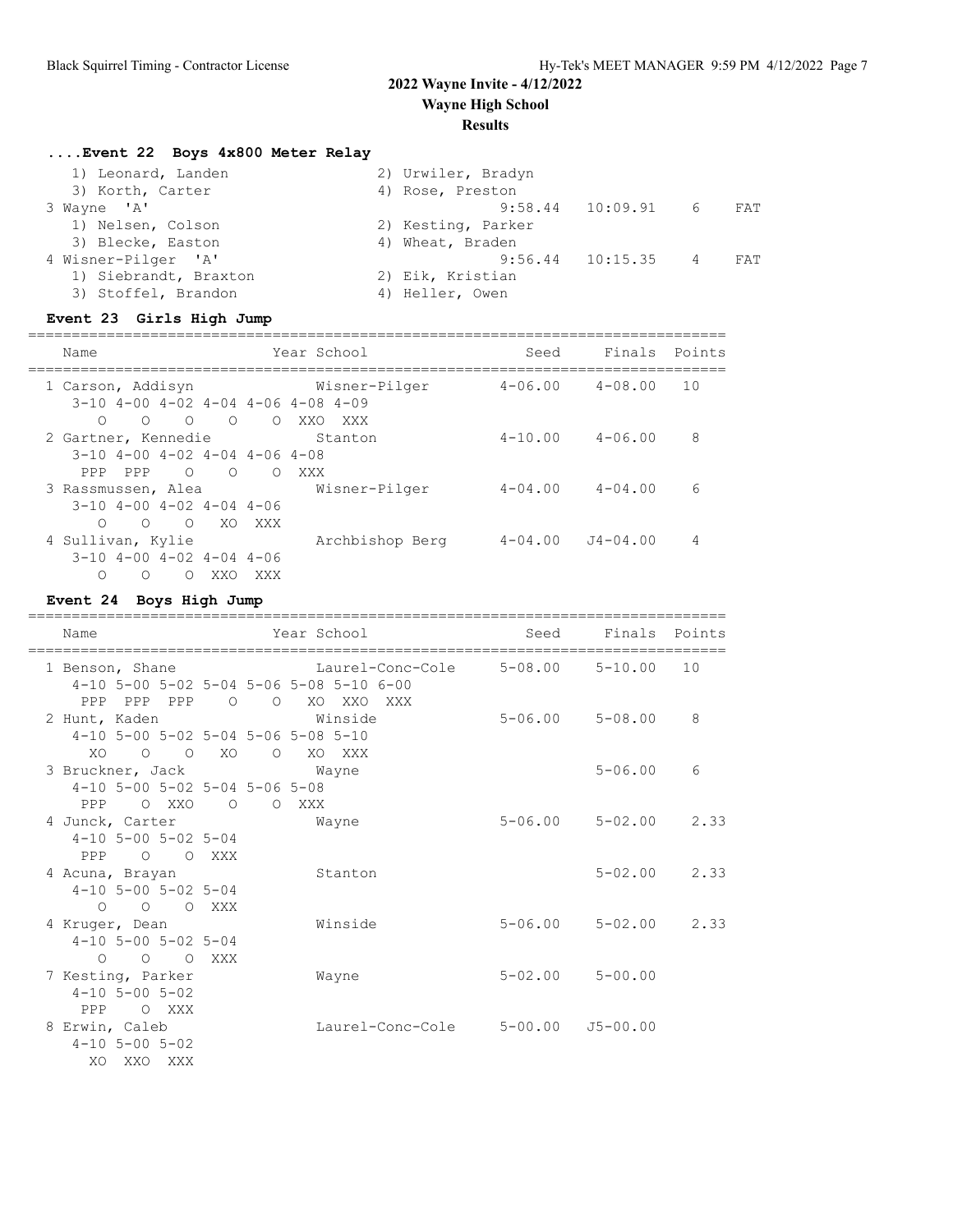**Wayne High School**

#### **Results**

### **....Event 24 Boys High Jump** 9 Blum, Jaron Stanton Stanton 4-10.00 4-10 5-00 O XXX<br>-- Haisch, Eli Laurel-Conc-Cole 5-00.00 NH

#### **Event 25 Girls Pole Vault**

 $4 - 10$ XXX

| Name             | Year School                                        | Seed        | Finals Points |      |
|------------------|----------------------------------------------------|-------------|---------------|------|
| 1 Svoboda, Kayla | Wisner-Pilger                                      | $8 - 00.00$ | 9-06.00       | - 10 |
|                  | 5-06 6-00 6-06 7-00 7-06 8-00 8-06 9-00 9-06 10-00 |             |               |      |

| 5-06 6-00 6-06 7-00 7-06 8-00 8-06 9-00 9-06 10-00 |  |       |                  |         |     |                                                                       |                         |              |
|----------------------------------------------------|--|-------|------------------|---------|-----|-----------------------------------------------------------------------|-------------------------|--------------|
|                                                    |  |       |                  |         |     | PPPPPO OXOXOXXX                                                       |                         |              |
|                                                    |  |       |                  |         |     | 2 Knudsen, Madison Stanton 10-00.00 9-00.00                           |                         | 8            |
| 5-06 6-00 6-06 7-00 7-06 8-00 8-06 9-00 9-06       |  |       |                  |         |     |                                                                       |                         |              |
| P P P P P P XO                                     |  |       |                  | $\circ$ | XXX |                                                                       |                         |              |
|                                                    |  |       |                  |         |     | 3 Fedde, Olivia             Archbishop Berg       6-06.00     7-06.00 |                         | 6            |
| 5-06 6-00 6-06 7-00 7-06 8-00                      |  |       |                  |         |     |                                                                       |                         |              |
| $O$ $O$ $O$ $XO$                                   |  | O XXX |                  |         |     |                                                                       |                         |              |
| 4 Brader, Kiera Mayne                              |  |       |                  |         |     |                                                                       | $6 - 06.00$ $6 - 06.00$ | 4            |
| $5 - 066 - 006 - 067 - 00$                         |  |       |                  |         |     |                                                                       |                         |              |
| O XXO O XXX                                        |  |       |                  |         |     |                                                                       |                         |              |
| 5 Linnaus, Corah                                   |  |       | Stanton          |         |     |                                                                       | $5 - 06.00$ $6 - 00.00$ | 2            |
| $5 - 066 - 006 - 06$                               |  |       |                  |         |     |                                                                       |                         |              |
| O O XXX                                            |  |       |                  |         |     |                                                                       |                         |              |
| 6 Ramirez-Torres, Laura Misner-Pilger              |  |       |                  |         |     | $5 - 06.00$                                                           | J6-00.00                | $\mathbf{1}$ |
| $5 - 066 - 006 - 06$                               |  |       |                  |         |     |                                                                       |                         |              |
| XXO XO XXX                                         |  |       |                  |         |     |                                                                       |                         |              |
| 7 Kantai, Yama (Nyamalo) Wayne                     |  |       |                  |         |     |                                                                       | $6 - 06.00$ $5 - 06.00$ |              |
| $5 - 066 - 00$                                     |  |       |                  |         |     |                                                                       |                         |              |
| O XXX                                              |  |       |                  |         |     |                                                                       |                         |              |
| -- Hahne, Avery                                    |  |       | Laurel-Conc-Cole |         |     |                                                                       | NH                      |              |
| $5 - 06$                                           |  |       |                  |         |     |                                                                       |                         |              |
| XXX                                                |  |       |                  |         |     |                                                                       |                         |              |
| -- Johnson, Julia                                  |  |       | Laurel-Conc-Cole |         |     |                                                                       | NH                      |              |
| $5 - 06$                                           |  |       |                  |         |     |                                                                       |                         |              |
| XXX                                                |  |       |                  |         |     |                                                                       |                         |              |
|                                                    |  |       |                  |         |     |                                                                       |                         |              |

### **Event 26 Boys Pole Vault**

| Name                                                           | Year School                                                                                    |                                   | Seed        | Finals                     | Points |
|----------------------------------------------------------------|------------------------------------------------------------------------------------------------|-----------------------------------|-------------|----------------------------|--------|
| 1 Puppe, Daniel                                                | $6-06$ 7-00 7-06 8-00 8-06 9-00 9-06 10-00 10-06                                               | Laurel-Conc-Cole 10-00.00         |             | $10 - 00.00$               | 10     |
| P<br>P<br>P<br>2 Ott, Walker                                   | P<br>$\bigcirc$<br>$\bigcirc$<br>$6-06$ 7-00 7-06 8-00 8-06 9-00 9-06 10-00 10-06              | XO<br>XO.<br>XXX<br>Wisner-Pilger |             | $10 - 00.00$ $J10 - 00.00$ | 8      |
| P<br>$\mathsf{P}$<br>XO.<br>3 Siebrandt, Braxton Misner-Pilger | $\bigcirc$<br>$\circ$<br>XO.<br>$6-06$ 7-00 7-06 8-00 8-06 9-00 9-06 10-00                     | $\Omega$<br>XXO<br>XXX            | $9 - 00.00$ | $9 - 06.00$                | 6      |
| XO.<br>P<br>P<br>4 Foote, Brogan<br>Ρ<br>$\mathsf{P}$<br>P     | $\bigcirc$<br>XO<br>$\bigcirc$<br>Wayne<br>$6 - 06$ 7-00 7-06 8-00 8-06 9-00 9-06<br>XO.<br>XO | $\bigcirc$<br>XXX<br>XXX          | $9 - 06.00$ | $9 - 00.00$                | 4      |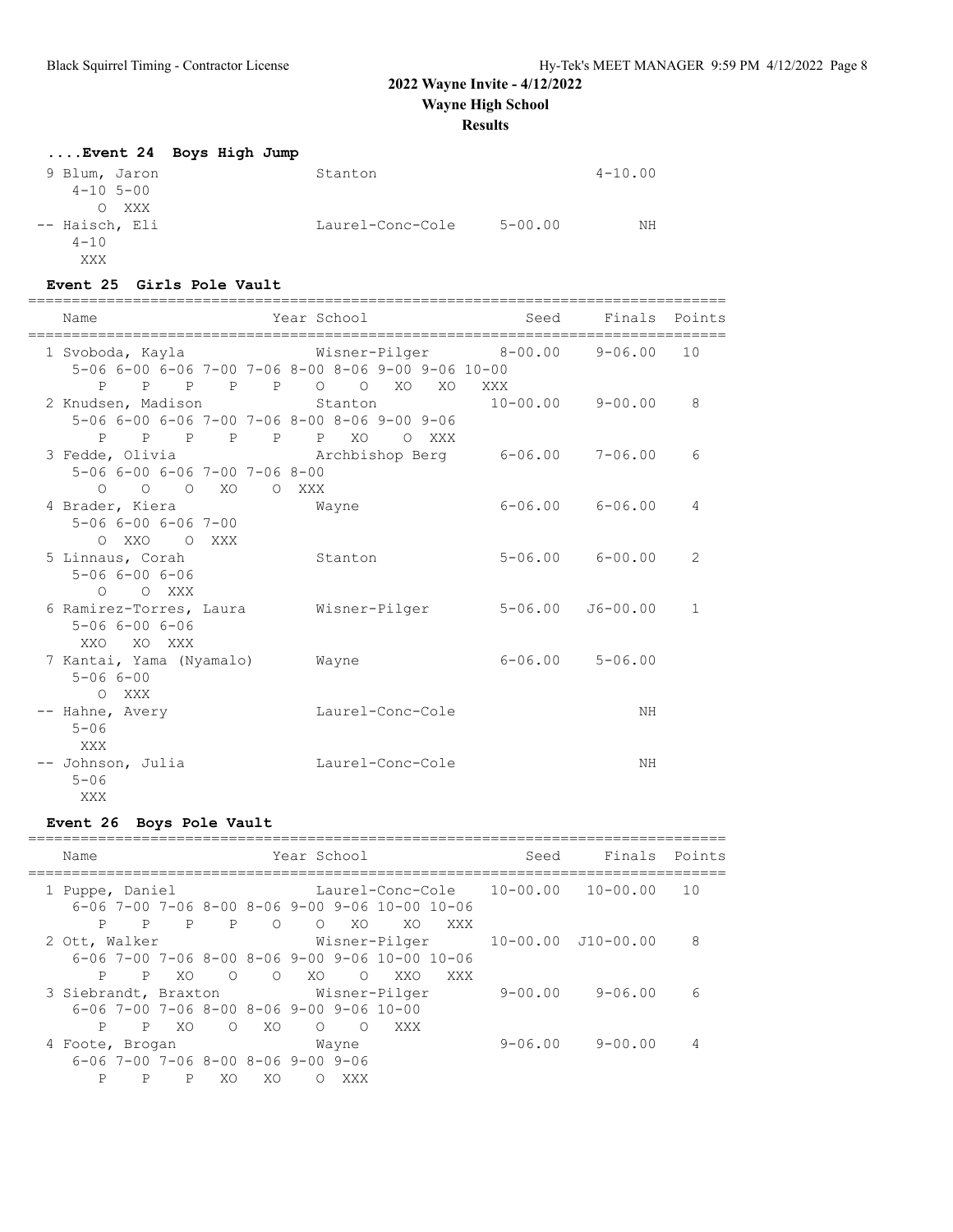**Wayne High School**

**Results**

| Event 26 Boys Pole Vault                       |                   |              |                          |               |
|------------------------------------------------|-------------------|--------------|--------------------------|---------------|
| 5 Claussen, Jason                              | Stanton           |              | $8 - 06.00$ $J9 - 00.00$ | $\mathcal{L}$ |
| 6-06 7-00 9-00 9-06                            |                   |              |                          |               |
| $\Omega$<br>XO XXX<br>∩                        |                   |              |                          |               |
| 6 Barner, Jake (Jacob)                         | Wayne             | $10 - 00.00$ | $8 - 06.00$              |               |
| $6-06$ 7-00 7-06 8-00 8-06 9-00                |                   |              |                          |               |
| XO<br>P<br>P<br>$\mathbf{P}$                   | XXX<br>$\bigcirc$ |              |                          |               |
| 7 Wiedeman, Parker                             | Stanton           | $7 - 06.00$  | $8 - 00.00$              |               |
| $6 - 06$ 7-00 7-06 8-00 8-06                   |                   |              |                          |               |
| $\Omega$<br>$\overline{O}$<br>O XXX<br>$\circ$ |                   |              |                          |               |
| 8 Urwiler, Bradyn                              | Laurel-Conc-Cole  | $8 - 00.00$  | $J8 - 00.00$             |               |
| $6 - 06$ 7-00 7-06 8-00 8-06                   |                   |              |                          |               |
| O XXO XXO XXX<br>P                             |                   |              |                          |               |
| -- Brink, Andrew                               | Wayne             | $6 - 00.00$  | NΗ                       |               |
| $6 - 06$                                       |                   |              |                          |               |
| XXX                                            |                   |              |                          |               |

#### **Event 27 Girls Long Jump**

=================================================================================== Name The Year School Seed Finals H# Points =================================================================================== 1 Kniefl, Lindsey Wisner-Pilger 17-00.50 16-05.00 2 10 16-05 PASS 14-08.50 PASS 2 Hupp, Oliva Stanton 15-05.25 15-00.50 2 8 FOUL 15-00.50 FOUL 14-09.25 3 Petersen, Kendra Lutheran High NE 16-04.00 14-09.50 2 6 14-01.50 13-04 13-02.75 14-09.50 14-01.50 13-04 13-02.75 14-09.50<br>4 Gossett, Avery Marchbishop Berg 14-07.00 14-07.00 2 4 FOUL 14-02 14-04 14-07 5 Hoskinson, Elayna Winside 13-11.00 13-08.00 2 2 12-05.50 12-11.75 13-08 13-01 6 Erickson, Mallory Laurel-Conc-Cole 13-05.00 13-07.00 1 1 13-06 FOUL FOUL 13-07 7 Mrsny, Olivia Wayne 12-07.00 13-04.00 1 13-04 12-08 FOUL 11-00.50 7 Stoddard, Becca Stanton 12-10.00 13-04.00 1 12-10.50 13-04 13-01.50 12-11.50 9 Martinez, Yoselin Lutheran High NE 11-04.00 12-07.50 1 12-07.50 11-02 12-00 12-01.50 10 Maas, Raegan Wayne 12-03.00 11-08.50 1 12-07.50 11-02 12-00 12-01.50<br>aas, Raegan Mayne 12-03.00 11-08.50 1<br>FOUL 11-08.50 11-00.50 11-07 10 Jacobs, Danica Wisner-Pilger 11-09.00 11-08.50 1 11-08.50 11-02.50 10-11 11-02 12 Walton, Jayla Wayne 10-11.00 11-07.00 1 11-07 10-11 11-02 FOUL -- Lewis, Reagan Lutheran High NE 13-10.00 FOUL 2 FOUL FOUL FOUL FOUL

#### **Event 28 Boys Long Jump**

| Name             |                                    | Year School   | Seed                   | Finals H# Points |  |
|------------------|------------------------------------|---------------|------------------------|------------------|--|
| 1 Ruskamp, Beau  | $17-11$ $18-08.50$ $19-07$ $19-02$ | Wisner-Pilger | 20-07.00 19-07.00 2 10 |                  |  |
| 2 Bruckner, Jack | 18-10.75 18-08 17-10 18-08.50      | Wayne         |                        | $18 - 10.75$ 1 8 |  |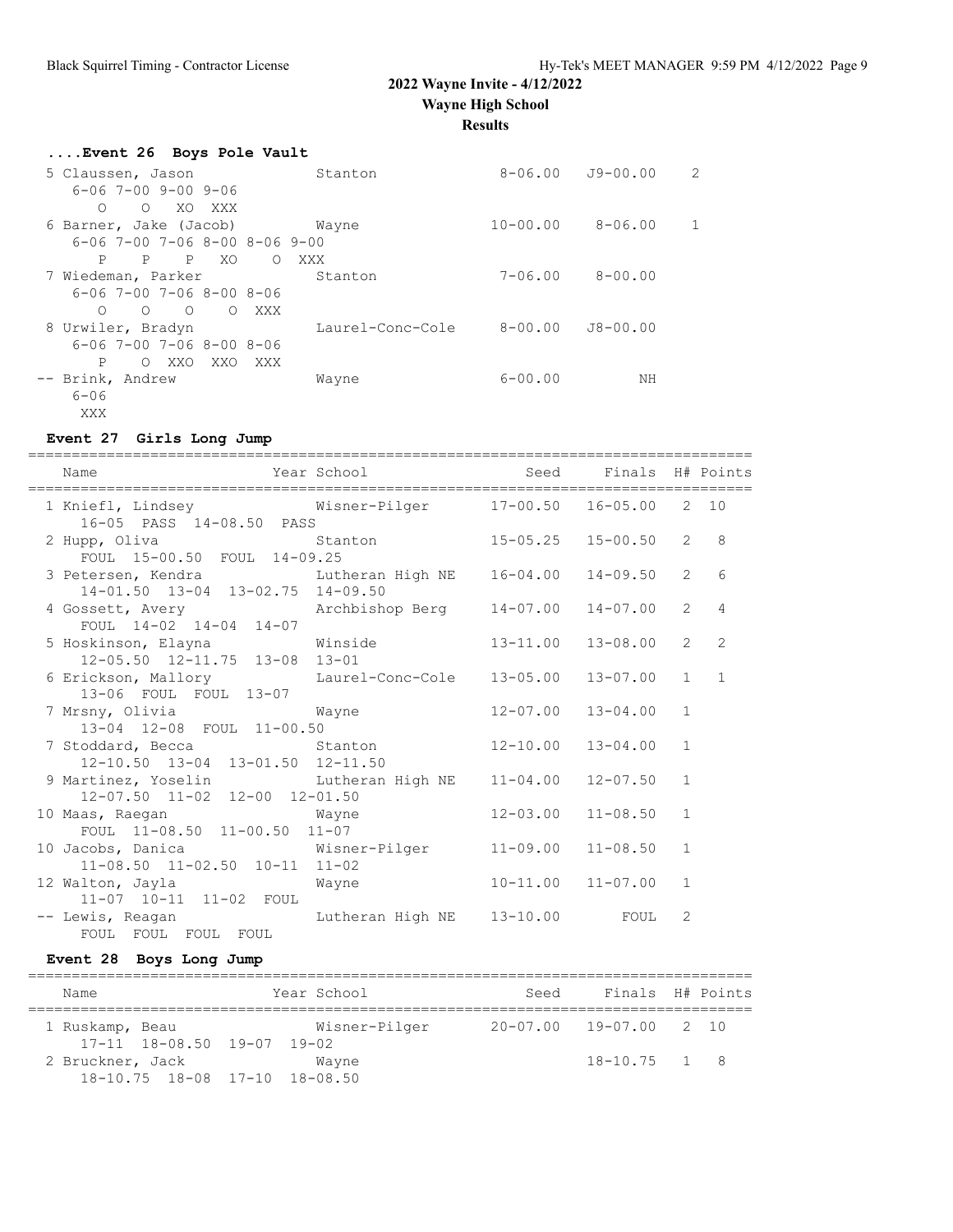**Results**

| Event 28 Boys Long Jump                                                                                     |              |                           |                |                |
|-------------------------------------------------------------------------------------------------------------|--------------|---------------------------|----------------|----------------|
|                                                                                                             |              |                           |                |                |
| 4 Johnson, Landon<br>17-11 17-07 17-10 17-05.75                                                             |              | $17 - 11.00$              | $\overline{2}$ | $\overline{4}$ |
|                                                                                                             |              |                           |                |                |
| 5 Farrier, Devyn Stanton                                                                                    | $17 - 06.50$ | $17 - 08.50$              | $\mathbf{1}$   | $\overline{2}$ |
| FOUL $17-0.850$ 16-09.50 16-05.50<br>6 King, Mar'keidron Mayne 18-07.00 17-06.00                            |              |                           | $\overline{2}$ | $\mathbf{1}$   |
| 17-03.75 16-08 17-06 17-01                                                                                  |              |                           |                |                |
| 7 Painter, Alex<br>17-06 16-01.50 FOUL 17-01<br>17-01                                                       |              |                           | 2              |                |
|                                                                                                             |              | $17 - 03.00$ $17 - 05.50$ | $\mathbf{1}$   |                |
| 9 Brainard, Trevor Marchbishop Berg 18-01.75                                                                |              | $17 - 04.00$              | 2              |                |
| 15-10 16-02 17-04 16-11.75<br>10 Erwin, Caleb Laurel-Conc-Cole 17-00.00<br>16-00.50 16-07.25 16-09.75 15-00 |              | $16 - 09.75$              | $\mathbf{1}$   |                |
| 11 Taylor, Dylan<br>16-01 16-06.25 16-08.25 16-08.50                                                        |              | $16 - 08.50$              | 2              |                |
| 12 Junck, Sam Mayne<br>FOUL 15-00 FOUL 16-05                                                                | $18 - 01.00$ | $16 - 05.00$              | 2              |                |
| 13 Bendig, Will Michael Archbishop Berg 16-10.00<br>14-09.50 14-06.50 14-07.50 16-01                        |              | $16 - 01.00$              | $\mathbf{1}$   |                |
| 14 Leonard, Landen Laurel-Conc-Cole 15-11.25<br>FOUL 14-09.50 FOUL 15-06.75                                 |              | $15 - 06.75$              | $\mathbf{1}$   |                |
| 15 Behmer, Cooper<br>FOUL 15-00.50 14-04 13-03.50                                                           | $15 - 11.50$ | $15 - 00.50$              | $\mathbf{1}$   |                |
| 16 Koeppe, Jaren Martin Lutheran High NE 15-01.50<br>13-05.50 FOUL 14-01.50 FOUL                            |              | $14 - 01.50$              | $\mathbf{1}$   |                |
| 17 Gentrup, Dayton Wisner-Pilger 15-05.50 13-04.50<br>10-06 FOUL 12-08.50 13-04.50                          |              |                           | 1              |                |
| -- Collison, Tate Tutheran High NE 17-07.50 FOUL<br>FOUL FOUL FOUL FOUL                                     |              |                           | 2              |                |

## **Event 29 Girls Triple Jump**

| Name                                                                                                                  | Year School and the School | Seed Finals Points        |                |
|-----------------------------------------------------------------------------------------------------------------------|----------------------------|---------------------------|----------------|
| 1 Kniefl, Lindsey Misner-Pilger<br>FOUL 34-06.75 PASS PASS                                                            |                            | $35 - 09.50$ $34 - 06.75$ | 10             |
| 2 Kneifl, Haley Misner-Pilger 32-03.00 32-06.00<br>30-08.50 31-09.75 31-01.50 32-06                                   |                            |                           | 8              |
| 3 Petersen, Kendra         Lutheran High NE     32-07.25   31-03.25<br>FOUL 30-09.75 30-08 31-03.25                   |                            |                           | 6              |
| 4 Gossett, Avery Marchbishop Berg 32-00.75 31-00.75<br>31-00.75 30-04 FOUL 30-02.75                                   |                            |                           | 4              |
| 5 Erickson, Mallory Laurel-Conc-Cole<br>30-10 28-04 30-01 28-07.50                                                    |                            | $30 - 08.00$ $30 - 10.00$ | $\overline{2}$ |
| 6 Melcher, Audra (b) Stanton<br>FOUL 29-01.50 27-08 29-05.25                                                          |                            | 29-06.00 29-05.25         | $\mathbf{1}$   |
| FOUL 26-09 27-05.50 27-07.50                                                                                          |                            | $29 - 09.00$ $27 - 07.50$ |                |
| 8 Vanhorn, Katelyn Mayne<br>26-00.75 26-00.50 FOUL 25-01.75                                                           |                            | $27 - 04.00$ $26 - 00.75$ |                |
| 9 Jacobs, Danica                         Wisner-Pilger         27-03.00   25-08.75<br>25-08.75 24-07.25 25-07.25 PASS |                            |                           |                |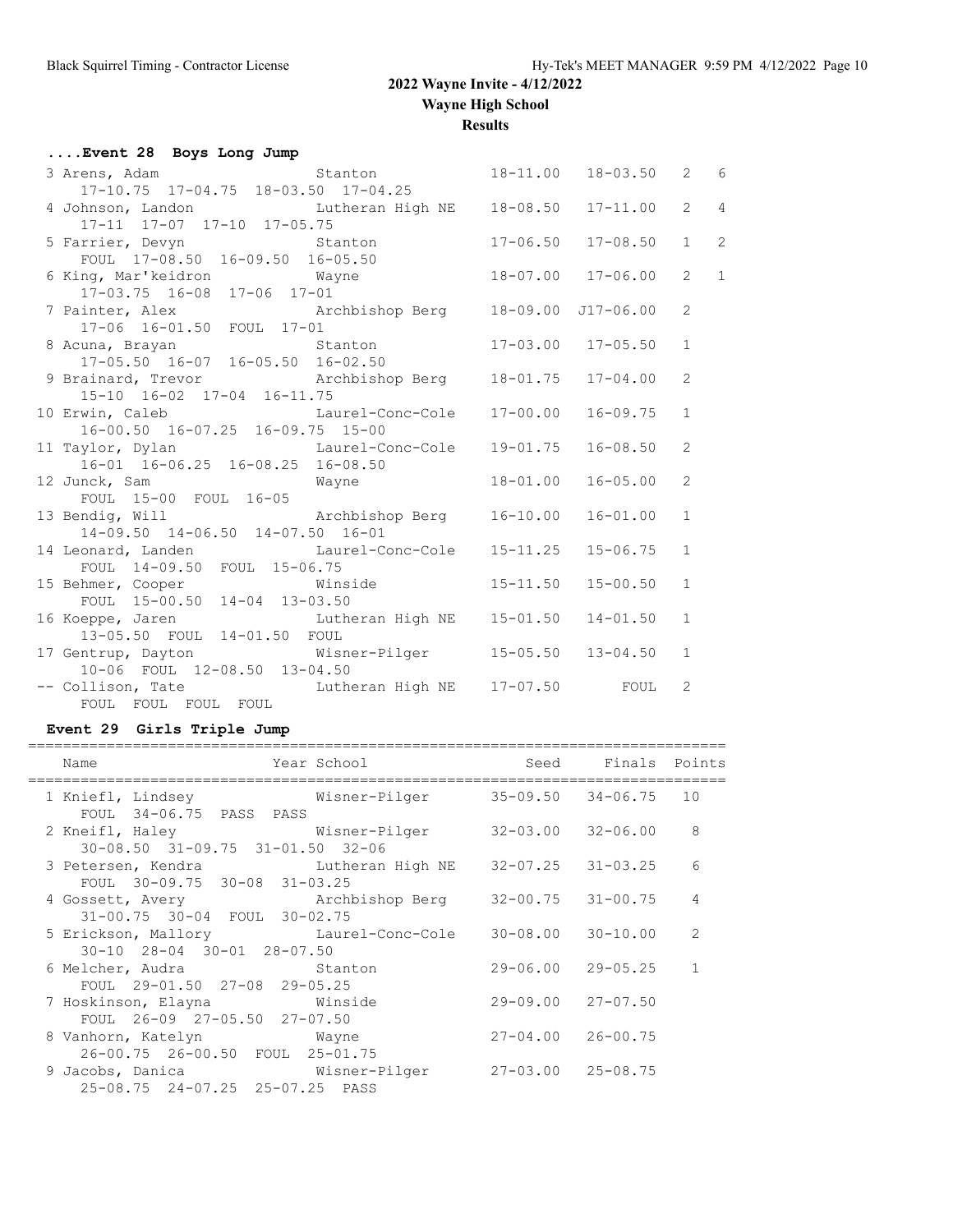**Wayne High School**

#### **Results**

## **....Event 29 Girls Triple Jump**

 10 Walton, Jayla Wayne 23-08.00 22-11.25 FOUL 22-11.25 FOUL FOUL

## **Event 30 Boys Triple Jump**

| Name                                                            | Year School      | Seed                      | Finals Points |               |
|-----------------------------------------------------------------|------------------|---------------------------|---------------|---------------|
| 1 Arens, Adam                                                   | Stanton          | 39-04.25 39-07.00         |               | 10            |
| 38-08 37-04.50 38-11 39-07<br>2 Bruckner, Jack<br>Wayne         |                  |                           | $39 - 05.00$  | 8             |
| 39-05 38-08 38-08.50 35-04                                      |                  |                           |               | 6             |
| 3 Benson, Shane<br>37-10.50 35-08.50 37-01 FOUL                 | Laurel-Conc-Cole | 39-03.00 37-10.50         |               |               |
| 4 Painter, Alex                                                 | Archbishop Berg  | 36-07.75 37-03.25         |               | 4             |
| 37-03.25 33-05 FOUL 36-00<br>5 Taylor, Dylan                    | Laurel-Conc-Cole | 37-08.00 36-10.00         |               | $\mathcal{L}$ |
| 33-10 FOUL 36-08 36-10                                          |                  |                           |               |               |
| 6 Johnson, Landon<br>35-03.75 34-01.50 35-00 32-02.50           | Lutheran High NE | $35 - 03.50$ $35 - 03.75$ |               |               |
| 7 Acuna, Brayan                                                 | Stanton          | $35 - 11.00$ $35 - 03.00$ |               |               |
| $34-00.50$ $34-00.50$ $35-03$ $35-00.50$<br>8 King, Mar'keidron | Wayne            | $36 - 11.00$ $34 - 06.00$ |               |               |
| $33 - 02$ $31 - 11$ $34 - 06$ $34 - 05$                         |                  |                           |               |               |

### **Event 31 Girls Discus Throw**

| Name                                                                | Year School     | Seed       | Finals H# Points<br>========= |                |                |
|---------------------------------------------------------------------|-----------------|------------|-------------------------------|----------------|----------------|
| 1 Spence, Arynn Stanton<br>111-02 89-03 97-07 108-11                |                 | $115 - 05$ | $111 - 02$                    |                | 2 10           |
| 2 Heller, Emma<br>80-10 92-02 85-06 79-05                           | Wisner-Pilger   | $83 - 09$  | $92 - 02$                     | 2              | 8              |
| 3 Russell, McKenna<br>88-02 82-07 92-01 90-08                       | Winside         | $97 - 05$  | 92-01                         | 2              | 6              |
| 4 Kruger, Natalie<br>89-03 85-03 75-08 80-09                        | Winside         | $87 - 08$  | $89 - 03$                     | $\overline{2}$ | 4              |
| 5 Kucera, Layci<br>67-07 FOUL 82-09 FOUL                            | Archbishop Berg | 96-09      | 82-09                         | $\overline{2}$ | $\overline{2}$ |
| 6 Hapke, Carlee Archbishop Berg<br>77-08 69-01 61-01 FOUL           |                 | 89-10      | $77 - 08$                     | $\overline{2}$ | $\mathbf{1}$   |
| 7 Parker, Hannah<br>74-00 68-06 75-01 54-01                         | Wisner-Pilger   | $77 - 06$  | $75 - 01$                     | 2              |                |
| 8 Redwing, Mia<br>FOUL 64-03 74-01 64-09                            | Winside         | 68-08      | 74-01                         | $\mathbf{1}$   |                |
| 9 Ellis, Taytem<br>69-00 FOUL 57-11 71-03                           | Wayne           | 66-07      | $71 - 03$                     | $\mathbf{1}$   |                |
| 10 Porter, Sydney<br>58-03 FOUL 68-09 65-03                         | Wisner-Pilger   |            | 68-09                         | $\mathbf{1}$   |                |
| 11 McCorkindale, Berniece Laurel-Conc-Cole<br>FOUL FOUL 67-00 67-01 |                 | 87-03      | 67-01                         | 2              |                |
| 12 Titiml, Liberty<br>65-02 66-02 FOUL 59-03                        | Wayne           | $75 - 04$  | 66-02                         | $\mathbf{1}$   |                |
| 13 Benson, Reagan<br>FOUL 63-09 FOUL 63-07                          | Stanton         | $74 - 00$  | $63 - 09$                     | $\mathbf{1}$   |                |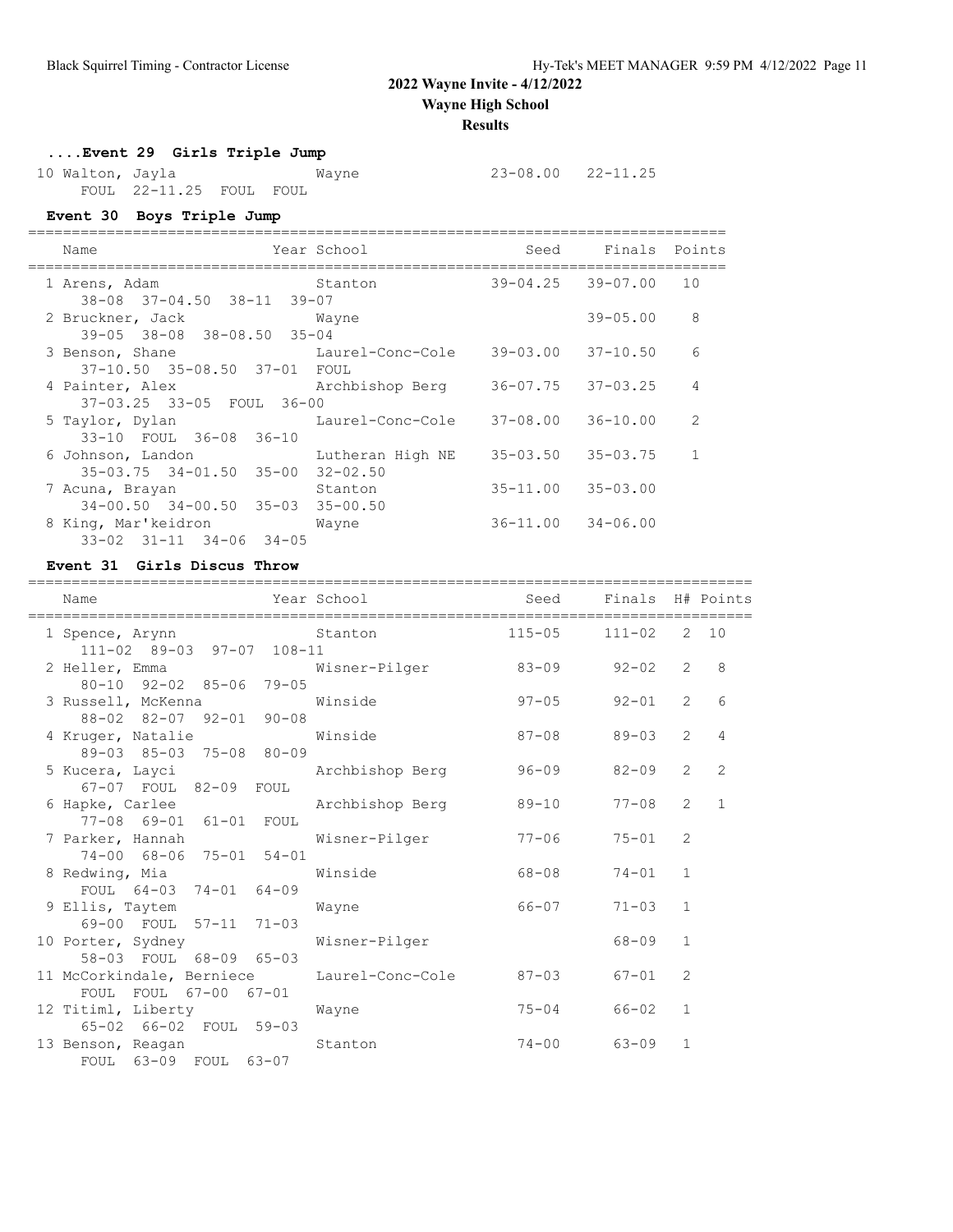#### **....Event 31 Girls Discus Throw**

| 14 Sendgraff, Anna                   | Archbishop Berg  | $53 - 04$  | $59 - 06$ | $\overline{1}$ |
|--------------------------------------|------------------|------------|-----------|----------------|
| 59-06 49-05 56-00 FOUL               |                  |            |           |                |
| 15 Miller, Logan                     | Wayne            | $72 - 00$  | $57 - 04$ | 1              |
| 57-04 FOUL FOUL 52-11                |                  |            |           |                |
| 16 Kuhlman, Carly                    | Laurel-Conc-Cole | $60 - 11$  | $51 - 08$ | -1             |
| 49-06 51-08 FOUL<br>$51 - 05$        |                  |            |           |                |
| 17 Riley, Raemayah                   | Laurel-Conc-Cole | $50 - 00$  | $37 - 06$ | $\sqrt{1}$     |
| 37-06 32-07 36-05 FOUL               |                  |            |           |                |
| -- Schweers, Maggie                  | Wisner-Pilger    | $77 - 0.3$ | FOUL      | 2              |
| FOUL<br>FOUL.<br>FOUL<br><b>FOUL</b> |                  |            |           |                |

### **Event 32 Boys Discus Throw**

| Year School<br>Seed Finals H# Points<br>Name<br>$148 - 06$<br>$136 - 02$<br>1 Dusatko, Kamden Stanton<br>FOUL 136-02 125-09 FOUL<br>2 Ortmeier, Carson<br>Archbishop Berg 140-10<br>$\overline{2}$<br>$120 - 11$<br>FOUL 117-02 120-11 FOUL<br>$\overline{2}$<br>3 Bloom, Aaron<br>Laurel-Conc-Cole 109-09<br>$113 - 00$<br>FOUL 113-00 FOUL 112-11<br>$\overline{2}$<br>4 Labenz, Craigen<br>Wisner-Pilger 121-01<br>$110 - 09$<br>96-00 102-05 FOUL 110-09<br>$\overline{2}$<br>5 Ames, Chantz<br>Lutheran High NE 106-07<br>$101 - 08$<br>97-01 99-07 101-08 91-01<br>$114 - 03$<br>$\overline{2}$<br>6 Patterson, Hunter<br>$100 - 08$<br>Stanton<br>100-05 100-08 100-04 FOUL<br>Archbishop Berg 103-06 98-11<br>$\overline{2}$<br>7 Hoyle, Shaye<br>97-09 FOUL 98-11 98-09<br>Archbishop Berg 96-03<br>8 Hedges, Jake<br>$97 - 05$<br>$\mathbf{1}$<br>92-11 FOUL 97-05 95-04<br>9 Wilke, Barrett<br>$124 - 10$ 97-02<br>$\overline{2}$<br>Stanton<br>FOUL 97-02 FOUL FOUL<br>$92 - 00$ 87-03<br>10 Offner, Devon<br>Winside<br>$\mathbf{1}$<br>86-08 84-07 87-03 81-05<br>Wisner-Pilger<br>$\overline{2}$<br>11 Bird, Bowdy<br>$99 - 06$<br>$85 - 06$<br>85-06 FOUL 81-00 FOUL<br>$99 - 00$<br>Winside<br>$\mathbf{1}$<br>12 Topp, Mason<br>$85 - 02$<br>85-01 85-02 FOUL FOUL<br>$83 - 07$<br>$\mathbf{1}$<br>13 Davis, Drue<br>70-00 56-00 70-05 84-06<br>$84 - 06$<br>Wayne<br>Laurel-Conc-Cole 85-00<br>$82 - 06$<br>$\mathbf{1}$<br>14 Hall, Kayton<br>79-03 80-02 82-06 79-05<br>$86 - 00$<br>15 Bilstein, Zac<br>Winside<br>$\mathbf{1}$<br>$79 - 07$<br>FOUL 79-07 77-07 FOUL | ===========       | ============           |           |              |              |
|---------------------------------------------------------------------------------------------------------------------------------------------------------------------------------------------------------------------------------------------------------------------------------------------------------------------------------------------------------------------------------------------------------------------------------------------------------------------------------------------------------------------------------------------------------------------------------------------------------------------------------------------------------------------------------------------------------------------------------------------------------------------------------------------------------------------------------------------------------------------------------------------------------------------------------------------------------------------------------------------------------------------------------------------------------------------------------------------------------------------------------------------------------------------------------------------------------------------------------------------------------------------------------------------------------------------------------------------------------------------------------------------------------------------------------------------------------------------------------------------------------------------------------------------------------------------------------------------|-------------------|------------------------|-----------|--------------|--------------|
|                                                                                                                                                                                                                                                                                                                                                                                                                                                                                                                                                                                                                                                                                                                                                                                                                                                                                                                                                                                                                                                                                                                                                                                                                                                                                                                                                                                                                                                                                                                                                                                             |                   |                        |           |              |              |
|                                                                                                                                                                                                                                                                                                                                                                                                                                                                                                                                                                                                                                                                                                                                                                                                                                                                                                                                                                                                                                                                                                                                                                                                                                                                                                                                                                                                                                                                                                                                                                                             |                   |                        |           |              | 2, 10        |
|                                                                                                                                                                                                                                                                                                                                                                                                                                                                                                                                                                                                                                                                                                                                                                                                                                                                                                                                                                                                                                                                                                                                                                                                                                                                                                                                                                                                                                                                                                                                                                                             |                   |                        |           |              | 8            |
|                                                                                                                                                                                                                                                                                                                                                                                                                                                                                                                                                                                                                                                                                                                                                                                                                                                                                                                                                                                                                                                                                                                                                                                                                                                                                                                                                                                                                                                                                                                                                                                             |                   |                        |           |              | 6            |
|                                                                                                                                                                                                                                                                                                                                                                                                                                                                                                                                                                                                                                                                                                                                                                                                                                                                                                                                                                                                                                                                                                                                                                                                                                                                                                                                                                                                                                                                                                                                                                                             |                   |                        |           |              | 4            |
|                                                                                                                                                                                                                                                                                                                                                                                                                                                                                                                                                                                                                                                                                                                                                                                                                                                                                                                                                                                                                                                                                                                                                                                                                                                                                                                                                                                                                                                                                                                                                                                             |                   |                        |           |              | 2            |
|                                                                                                                                                                                                                                                                                                                                                                                                                                                                                                                                                                                                                                                                                                                                                                                                                                                                                                                                                                                                                                                                                                                                                                                                                                                                                                                                                                                                                                                                                                                                                                                             |                   |                        |           |              | $\mathbf{1}$ |
|                                                                                                                                                                                                                                                                                                                                                                                                                                                                                                                                                                                                                                                                                                                                                                                                                                                                                                                                                                                                                                                                                                                                                                                                                                                                                                                                                                                                                                                                                                                                                                                             |                   |                        |           |              |              |
|                                                                                                                                                                                                                                                                                                                                                                                                                                                                                                                                                                                                                                                                                                                                                                                                                                                                                                                                                                                                                                                                                                                                                                                                                                                                                                                                                                                                                                                                                                                                                                                             |                   |                        |           |              |              |
|                                                                                                                                                                                                                                                                                                                                                                                                                                                                                                                                                                                                                                                                                                                                                                                                                                                                                                                                                                                                                                                                                                                                                                                                                                                                                                                                                                                                                                                                                                                                                                                             |                   |                        |           |              |              |
|                                                                                                                                                                                                                                                                                                                                                                                                                                                                                                                                                                                                                                                                                                                                                                                                                                                                                                                                                                                                                                                                                                                                                                                                                                                                                                                                                                                                                                                                                                                                                                                             |                   |                        |           |              |              |
|                                                                                                                                                                                                                                                                                                                                                                                                                                                                                                                                                                                                                                                                                                                                                                                                                                                                                                                                                                                                                                                                                                                                                                                                                                                                                                                                                                                                                                                                                                                                                                                             |                   |                        |           |              |              |
|                                                                                                                                                                                                                                                                                                                                                                                                                                                                                                                                                                                                                                                                                                                                                                                                                                                                                                                                                                                                                                                                                                                                                                                                                                                                                                                                                                                                                                                                                                                                                                                             |                   |                        |           |              |              |
|                                                                                                                                                                                                                                                                                                                                                                                                                                                                                                                                                                                                                                                                                                                                                                                                                                                                                                                                                                                                                                                                                                                                                                                                                                                                                                                                                                                                                                                                                                                                                                                             |                   |                        |           |              |              |
|                                                                                                                                                                                                                                                                                                                                                                                                                                                                                                                                                                                                                                                                                                                                                                                                                                                                                                                                                                                                                                                                                                                                                                                                                                                                                                                                                                                                                                                                                                                                                                                             |                   |                        |           |              |              |
|                                                                                                                                                                                                                                                                                                                                                                                                                                                                                                                                                                                                                                                                                                                                                                                                                                                                                                                                                                                                                                                                                                                                                                                                                                                                                                                                                                                                                                                                                                                                                                                             |                   |                        |           |              |              |
| 65-10 73-08 76-04 72-02                                                                                                                                                                                                                                                                                                                                                                                                                                                                                                                                                                                                                                                                                                                                                                                                                                                                                                                                                                                                                                                                                                                                                                                                                                                                                                                                                                                                                                                                                                                                                                     | 16 Sohler, Andrew | Laurel-Conc-Cole 75-00 | $76 - 04$ | $\mathbf{1}$ |              |
| 17 Rodriguez, David<br>Lutheran High NE<br>$64 - 09$<br>$\mathbf{1}$<br>64-07<br>58-10 FOUL 64-07 55-01                                                                                                                                                                                                                                                                                                                                                                                                                                                                                                                                                                                                                                                                                                                                                                                                                                                                                                                                                                                                                                                                                                                                                                                                                                                                                                                                                                                                                                                                                     |                   |                        |           |              |              |

## **Event 33 Girls Shot Put**

| Name | Year School | Seed | Finals H# Points |
|------|-------------|------|------------------|
|      |             |      |                  |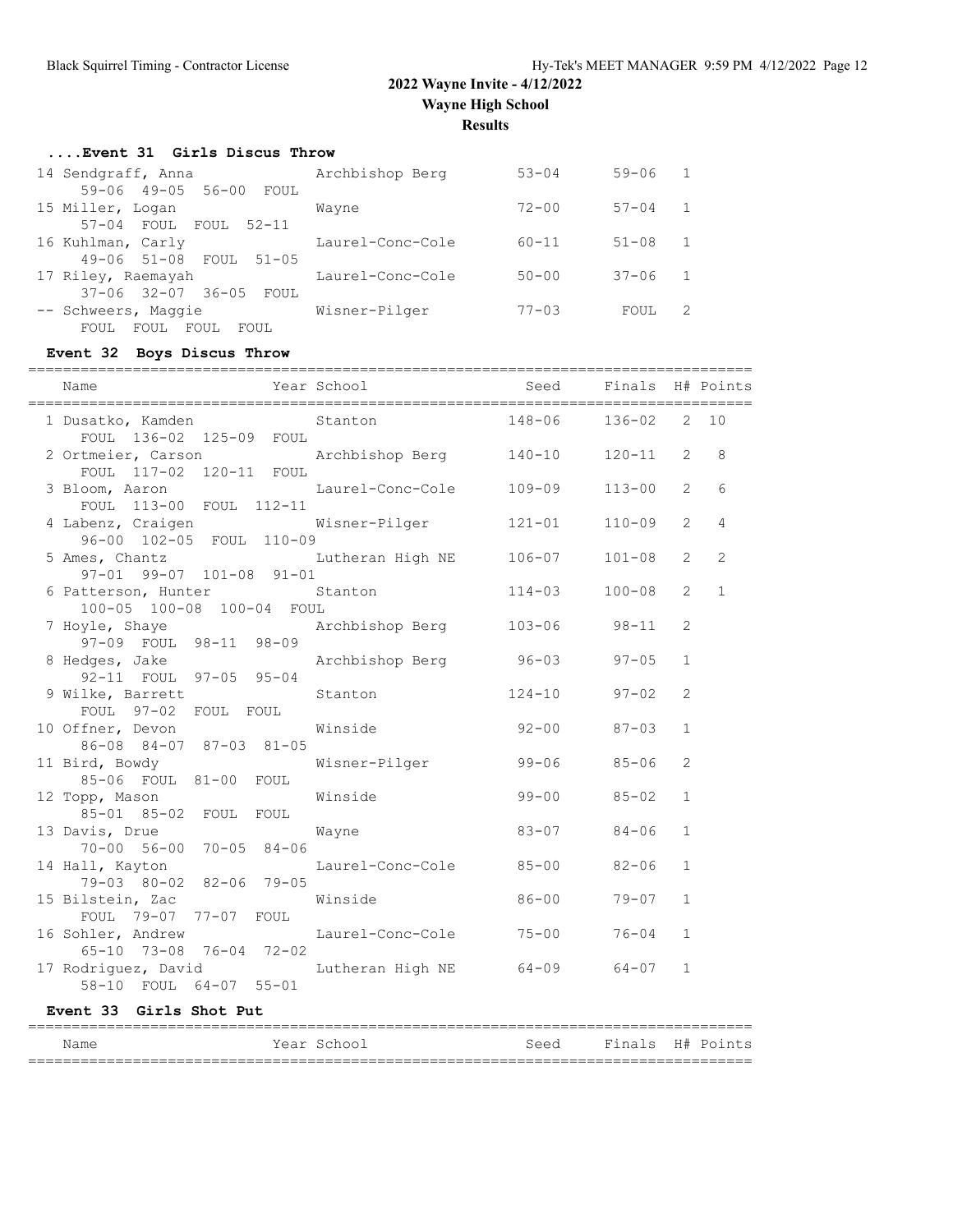**Wayne High School**

**Results**

| Event 33 Girls Shot Put                                                                             |                           |              |              |                |                 |
|-----------------------------------------------------------------------------------------------------|---------------------------|--------------|--------------|----------------|-----------------|
| 1 McCorkindale, Berniece Laurel-Conc-Cole 36-05.00 37-00.00                                         |                           |              |              |                | $2 \quad 10$    |
| FOUL 36-01 37-00 35-02                                                                              |                           |              |              |                |                 |
| 2 Spence, Arynn Stanton<br>34-07.50 35-03.50 FOUL 34-11                                             |                           | $34 - 05.00$ | $35 - 03.50$ | $\overline{2}$ | 8 <sup>8</sup>  |
|                                                                                                     |                           |              |              |                |                 |
|                                                                                                     |                           |              | $31 - 11.00$ | $\overline{2}$ | $6\overline{6}$ |
|                                                                                                     |                           |              |              |                |                 |
| 4 Schweers, Maggie Misner-Pilger                                                                    |                           | $30 - 03.50$ | $30 - 09.00$ | $\overline{2}$ | $\overline{4}$  |
| 28-09 30-03 30-09 FOUL                                                                              |                           |              |              |                |                 |
| 5 Sullivan, Kylie Marchbishop Berg 27-08.00                                                         |                           |              | $29 - 02.00$ | $\overline{2}$ | $\overline{c}$  |
| 26-06 29-02 28-02 26-10                                                                             |                           |              |              |                |                 |
| 6 Liermann, Hilary Misner-Pilger                                                                    |                           | $29 - 04.25$ | $28 - 07.00$ | $\overline{2}$ | $\mathbf{1}$    |
| $26 - 04$ $26 - 06$ $28 - 07$ FOUL                                                                  |                           |              |              |                |                 |
| 7 Hapke, Carlee (and Archbishop Berg 25-08.50)                                                      |                           |              | $26 - 11.50$ | $\mathbf{1}$   |                 |
| FOUL FOUL 26-11.50 FOUL                                                                             |                           |              |              |                |                 |
| % Judd, Gabbi Way<br>25-07 26-04 26-04.50 24-04                                                     | Wayne                     | $25 - 09.00$ | $26 - 04.50$ | 2              |                 |
|                                                                                                     |                           |              |              |                |                 |
| 9 Parker, Hannah Misner-Pilger 25-05.25                                                             |                           |              | $26 - 01.00$ | $\mathbf{1}$   |                 |
| 25-02 26-01 24-05 24-09.50                                                                          |                           |              |              |                |                 |
| 10 Miller, Logan Wayne<br>$23-03$<br>$24-09$<br>$24-09$<br>$24-09$<br>$24-09$<br>$24-09$<br>$24-09$ |                           | $25 - 00.00$ | $25 - 05.50$ | $\mathbf{1}$   |                 |
| 23-03 24-08.50 24-06 25-05.50                                                                       |                           |              |              |                |                 |
| 11 Titiml, Liberty Mayne Mayne 22-04.00 24-04.50                                                    |                           |              |              | $\mathbf{1}$   |                 |
| $21-08.50$ $24-01.50$ $20-09$ $24-04.50$                                                            |                           |              |              |                |                 |
| 12 Porter, Sydney Misner-Pilger x24-03.50                                                           |                           |              |              | 3              |                 |
| 23-02.50 23-00.50 23-02 24-03.50                                                                    |                           |              |              |                |                 |
| 13 Redwing, Mia                                                                                     | Winside 25-05.50 24-01.00 |              |              | $\mathbf{1}$   |                 |
| 24-01 23-01.50 23-06 22-05                                                                          |                           |              |              |                |                 |
| 14 Pohlman, Kinley                                                                                  | Stanton 27-04.00          |              | $23 - 01.00$ | 2              |                 |
| 23-01 22-01 22-05 21-10                                                                             |                           |              |              |                |                 |
| 15 Lierman, Regina and Stanton and 25-02.00                                                         |                           |              | $22 - 05.50$ | $\mathbf{1}$   |                 |
| 22-05.50 21-02 FOUL 22-05.50                                                                        |                           |              |              |                |                 |
| 16 Kuhlman, Carly Carly Laurel-Conc-Cole 22-00.00                                                   |                           |              | 19-04.00     | $\mathbf{1}$   |                 |
| 19-04 19-02 18-04 18-08.50                                                                          |                           |              |              |                |                 |
|                                                                                                     |                           |              | $16 - 00.00$ | $\mathbf{1}$   |                 |
| 17 Riley, Raemayah Laurel-Conc-Cole 20-00.00<br>14-11.50 15-02.50 15-04 16-00                       |                           |              |              |                |                 |

### **Event 34 Boys Shot Put**

| Name                                                                        | Year School                       | Seed                      | Finals H# Points |               |                 |
|-----------------------------------------------------------------------------|-----------------------------------|---------------------------|------------------|---------------|-----------------|
| 1 Ortmeier, Carson             Archbishop Berg<br>49-08 47-09.50 FOUL 46-09 |                                   | $51 - 02.00$ $49 - 08.00$ |                  |               | 2 10            |
| 2 Dusatko, Kamden<br>Stanton<br>49-05 FOUL FOUL FOUL                        |                                   | $53 - 03.50$ $49 - 05.00$ |                  | 2             | 8               |
| 3 Wilke, Barrett<br><b>Stanton</b><br>48-00.50 47-11 47-09 FOUL             |                                   | $51 - 05.00$              | 48-00.50         | 2             | $6\overline{6}$ |
| 4 Haisch, Evan<br>$40 - 02$ $40 - 10$ $39 - 07$ $39 - 05$                   | Laurel-Conc-Cole 41-00.00         |                           | $40 - 10.00$     | $\mathcal{L}$ | $\overline{4}$  |
| 5 Kempf, Ashton<br>40-02.50 FOUL FOUL 36-10.50                              | Archbishop Berg 39-11.25 40-02.50 |                           |                  | $\mathcal{L}$ | $\overline{2}$  |
| 6 Weatherholt, Mason Stanton<br>39-06.50 FOUL 37-01 38-07                   |                                   | $37 - 07.00$ $39 - 06.50$ |                  | $\mathcal{L}$ | $\mathbf{1}$    |
| 7 Labenz, Craigen Misner-Pilger<br>FOUL 36-04 FOUL 36-10.50                 |                                   | 39-09.00                  | $36 - 10.50$     | $\mathcal{L}$ |                 |
| 8 Hoyle, Shaye<br>36-06 34-06.50 FOUL 35-04.50                              | Archbishop Berg 37-08.00 36-06.00 |                           |                  | $\mathcal{L}$ |                 |
|                                                                             |                                   |                           |                  |               |                 |